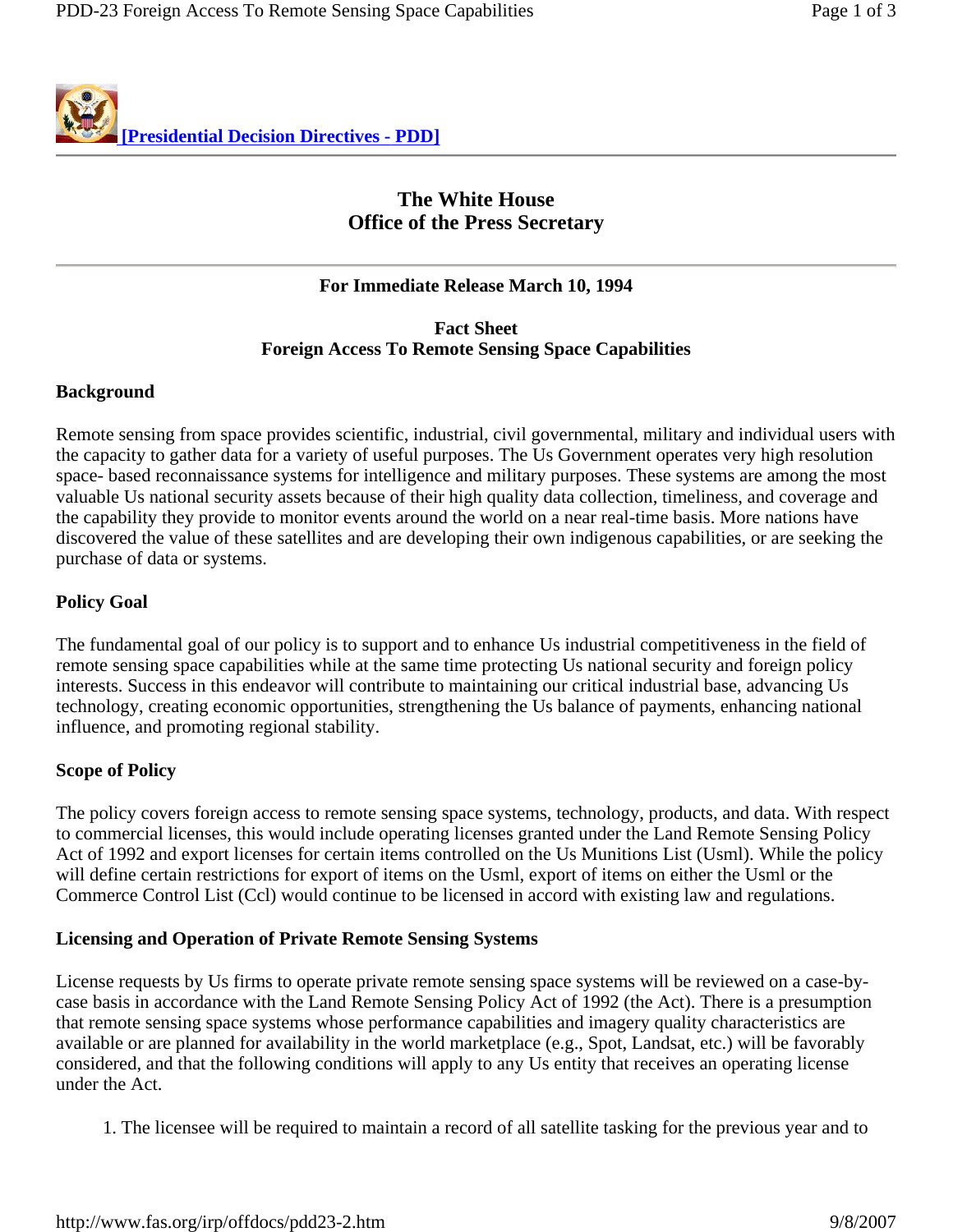allow the Usg access to this record.

2. The licensee will not change the operational characteristics of the satellite system from the application as submitted without formal notification and approval of the Department of Commerce, which would coordinate with other interested agencies.

3. The license being granted does not relieve the licensee of the obligation to obtain export license(s) pursuant to applicable statutes.

4. The license is valid only for a finite period, and is neither transferable nor subject to foreign ownership, above a specified threshold, without the explicit permission of the Secretary of Commerce.

5. All encryption devices must be approved by the Us Government for the purpose of denying unauthorized access to others during periods when national security, international obligations and/or foreign policies may be compromised as provided for in the Act.

6. A licensee must use a data downlink format that allows the Us Government access and use of the data during periods when national security, international obligations and/or foreign policies may be compromised as provided for in the Act.

7. During periods when national security or international obligations and/or foreign policies may be compromised, as defined by the Secretary of Defense or the Secretary of State, respectively, the Secretary of Commerce may, after consultation with the appropriate agency(ies), require the licensee to limit data collection and/or distribution by the system to the extent necessitated by the given situation. Decisions to impose such limits only will be made by the Secretary of Commerce in consultation with the Secretary of Defense or the Secretary of State, as appropriate. Disagreements between Cabinet Secretaries may be appealed to the President. The Secretaries of State, Defense and Commerce shall develop their own internal mechanisms to enable them to carry out their statutory responsibilities.

8. Pursuant to the Act, the Us Government requires Us companies that have been issued operating licenses under the Act to notify the Us Government of its intent to enter into significant or substantial agreements with new foreign customers. Interested agencies shall be given advance notice of such agreements to allow them the opportunity to review the proposed agreement in light of the national security, international obligations and foreign policy concerns of the Us Government. The definition of a significant or substantial agreement, as well as the time frames and other details of this process, will be defined in later Commerce regulations in consultation with appropriate agencies.

#### **Transfer of Advanced Remote Sensing Capabilities**

**1. Advanced Remote Sensing System Exports**: The United States will consider requests to export advanced remote sensing systems whose performance capabilities and imagery quality characteristics are available or are planned for availability in the world marketplace on a case-by-case basis.

The details of these potential sales should take into account the following:

-- the proposed foreign recipient's willingness and ability to accept commitments to the Us Government concerning sharing, protection, and denial of products and data; and

-- constraints on resolution, geographic coverage, timeliness, spectral coverage, data processing and exploitation techniques, tasking capabilities, and ground architectures.